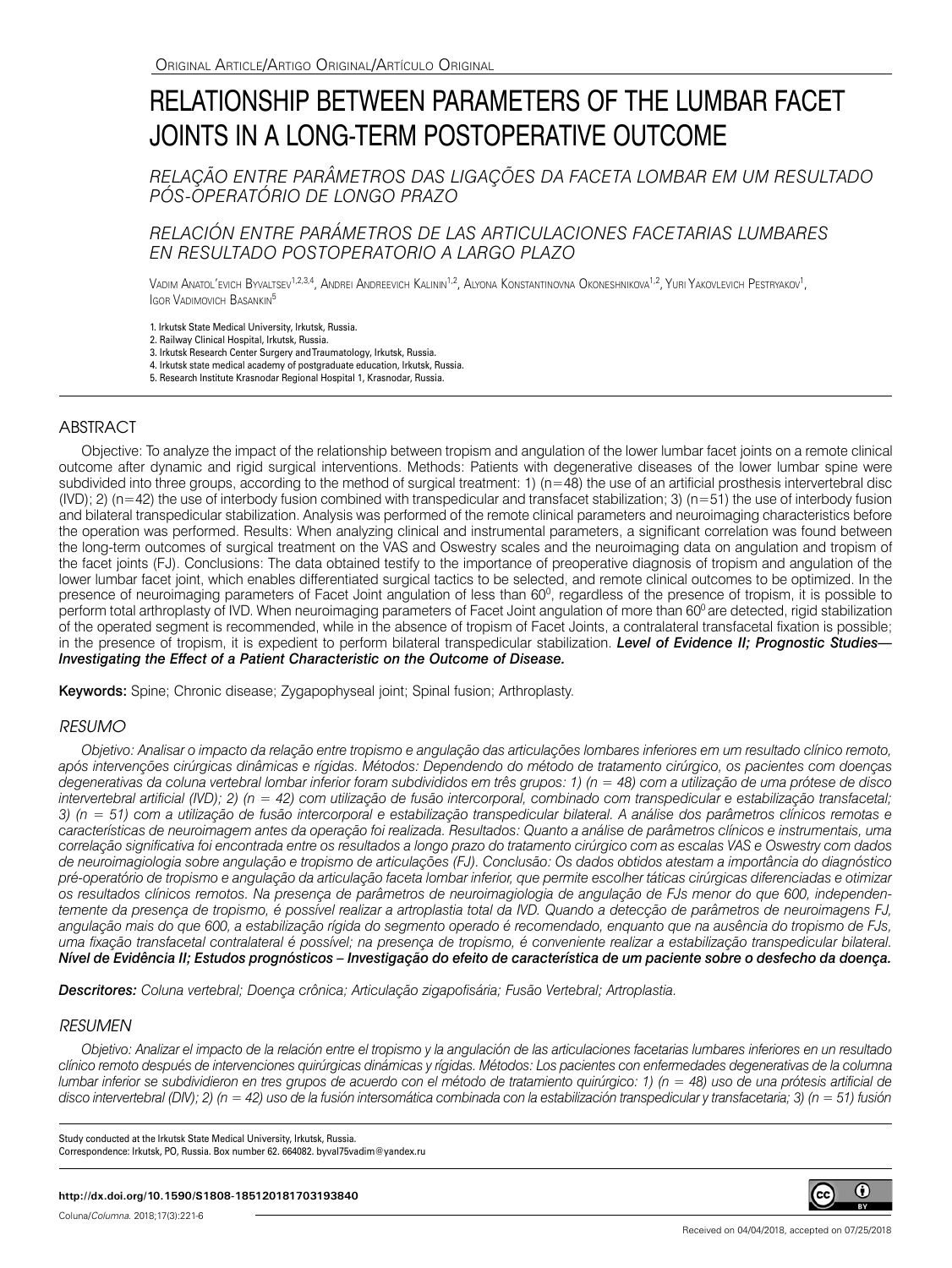*intersomática y estabilización transpedicular bilateral. Se realizó el análisis de los parámetros clínicos remotos y las características de neuroimagen antes de que se realizara la operación. Resultados: Al analizar los parámetros clínicos e instrumentales, se encontró una correlación significativa entre los resultados a largo plazo del tratamiento quirúrgico en las escalas EVA y Oswestry con datos de neuroimagen sobre la angulación y el tropismo de las articulaciones facetarias (AF). Conclusiones: Los datos obtenidos confirman la importancia del diagnóstico preoperatorio de tropismo y la angulación de la articulación facetaria lumbar inferior, lo que permite elegir tácticas quirúrgicas diferenciadas y optimizar los resultados clínicos*  remotos. En presencia de parámetros de neuroimagen de angulación de AF inferior a 60º, independientemente de la presencia de tropismo, es *posible realizar una artroplastia total de DIV. Al detectar los parámetros de neuroimagen de la angulación de la articulación facetaria de más de 600 , se recomienda la estabilización rígida del segmento operado, mientras que en ausencia de tropismo de las articulaciones facetarias es posible una*  fijación transfacetaria contralateral; en presencia de tropismo, es conveniente realizar una estabilización transpedicular bilateral. **Nivel de evidencia** *II; Estudios pronósticos - Investigación del efecto de una característica del paciente sobre el desenlace de la enfermedad.*

*Descriptores: Columna vertebral; Enfermedad crónica; Articulación Cigapofisaria; Fusión vertebral; Artroplastia.*

## **INTRODUCTION**

Rigid stabilization is currently the gold standard for the treatment of most degenerative diseases of the lumbar spine.<sup>1-3</sup> However, there are still a significant number of unsatisfactory clinical postoperative results associated with the progression of the degenerative process in the operated and adjacent segments due to biomechanical disorders.<sup>2-4</sup>

It has been proven that degeneration of the adjacent level occurs as a result of increased load on the facet joints and intervertebral discs, which is associated with the development of pathological mobility of the vertebral-motor segment (VMS) above the level of the rigid stabilization. $1,2$ 

Potential predisposing factors contributing to accelerated degeneration of the adjacent level are: degenerative changes in the joints of FJs, the type and extent of fusion, changes in the configuration of the spinal column in the sagittal plane, and previous surgical manipulations in the adjacent segment.<sup>1,4</sup>

Brailsford JF in 1928 first used the term "FJ tropism" to denote an asymmetry between the right and left FJs, or the presence of a more sagittal orientation of one of the FJs.<sup>5</sup> Masharawi et al. demonstrated that tropism of the FJs in the thoracic spine is one of the norm variants.<sup>6</sup> The presence of tropism of FJs in the lumbosacral spine is the cause of degenerative diseases.<sup>7-9</sup>

To select the right tactics for surgical treatment of patients with degenerative diseases of FJs, it is necessary to determine and justify the optimal amount of surgical intervention in the preoperative stage, taking into account individual degenerative changes of the FJs, the orientation of the joint surfaces and their angulation, the presence or absence of tropism for improvement of long-term postoperative clinical outcomes, minimization of postoperative instability, and the restoration of normal biomechanics for prevention of the progression of degenerate changes in lumbar segments.2,10,11

The specific aim of this study was to search for therapeutic and diagnostic approaches to optimize the outcomes of surgical treatment of patients with degenerative diseases of the lower lumbar spine, based on the analysis of the clinical and morphological parameters of the VMS.

The overall aim of this study was to analyze the impact of the relationship between tropism and angulation of the lower lumbar facet joints on a remote clinical outcome after dynamic and rigid surgical interventions, to determine the optimal surgical tactics.

#### METHODS

The study was approved by the ethics committee of the Irkutsk State Medical University; each of the patients included in the study gave written informed consent – protocol No. 2 by March 13, 2013.

A total of 151 patients who underwent in-patient treatment at the Center for Neurosurgery of the Railway Clinical Hospital at the Irkutsk-Passenger Railway station of the Russian Railways in the period 2013 to 2016. Three representative groups were singled out: in 48 cases, a discectomy was performed through extraperitoneal pararectal access with implantation of the M-6 disc prosthesis (Spinal Kinetics, USA) (I group); in 42 cases - interbody fusion was performed with the T-pal cage (Synthesys, Switzerland) using the TLIF method with the ipsilateral transpedicular stabilization by the Viper II system (Synthesys, Switzerland); contralateral fixation with the Facet Wedge implant (Synthesys, Switzerland). 1) (n=48) the use of an artificial prosthesis intervertebral disc  $(IVD)$ ; 2) (n=42) the use of interbody fusion combined with transpedicular and transfacet stabilization; 3) ( $n=51$ ) the use of interbody fusion and bilateral transpedicular stabilization. Exclusion and exclusion criteria for the study were indications and contraindications for the implementation of interbody fusion to treat clinically significant pathological mobility of the vertebral-motor segments.

#### Inclusion criteria

Ineffective conservative therapy, prolonged or recurrent pain syndrome, persistent neurological deficit caused by the phenomena of radicular pain to sciatica with peripheral paresis;

Decrease in the height of the interbody spacing by more than 1/3 of the height of the overlying;

Absence of signs of segment instability (segmental angulation > 10 $^{\circ}$ , linear translation > 4 mm);

A one-level symptomatic degenerative disease of the lower lumbar spine, according to neuroimaging data.

#### Contraindications

Central stenosis of the spinal canal;

Spondylolisthesis with or without spondylolysis;

Severe concomitant pathology;

Significant osteoporosis (decrease in BMD - by 2.8 or more according to the WHO T-criterion in 1995);

Need to correct the sagittal balance;

Need for a surgical correction of 2 or more segments of the lumbosacral spine.

Long-term clinical data were studied (the level of the pain syndrome according to the visual analogue scale (VAS) in the lumbar and lower limbs, the quality of life of the patients according to the questionnaire for patients with back pain Oswestry (ODI), satisfaction with the result of surgical treatment according to the Macnab scale,<sup>3</sup> and instrumental parameters determined by magnetic resonance imaging (MRI) of the lumbar spine (angulation and tropism of FJs) according to the method of Karacan et al.<sup>12</sup>. (Figure 1)

Calculation of the angles of FJ was performed on axial MRI- -grams, using the software RadiAnt DICOM Viewer. Tropism of FJs was verified in the presence of the difference between the values of the angles of the right and left FJs of more than 10°. Values of the difference in angles between FJs at the level of surgical intervention were compared with those at the level of adjacent segments (i.e., for IVD of  $L_{III}$ - $L_{IV}$ , the control level was  $L_{IV}$ - $L_{V}$ , for  $L_{IV}$ - $L_{V}$  –  $L_{III}$ - $L_{IV}$  or  $L_v$ -S<sub>I</sub>, and for IVD of  $L_v$ -S<sub>I</sub> –  $L_v$ - $L_v$ ).

After the surgery, the follow-up catamnesis was at least 24 and a maximum of 48 months, with a median of 36 months.

To assess the significance of differences in the sample populations, the criteria of nonparametric statistics were used, and  $p < 0.05$ was taken as the lower limit for reliability. The data are represented by the median and interquartile range in the form of Me (25;75).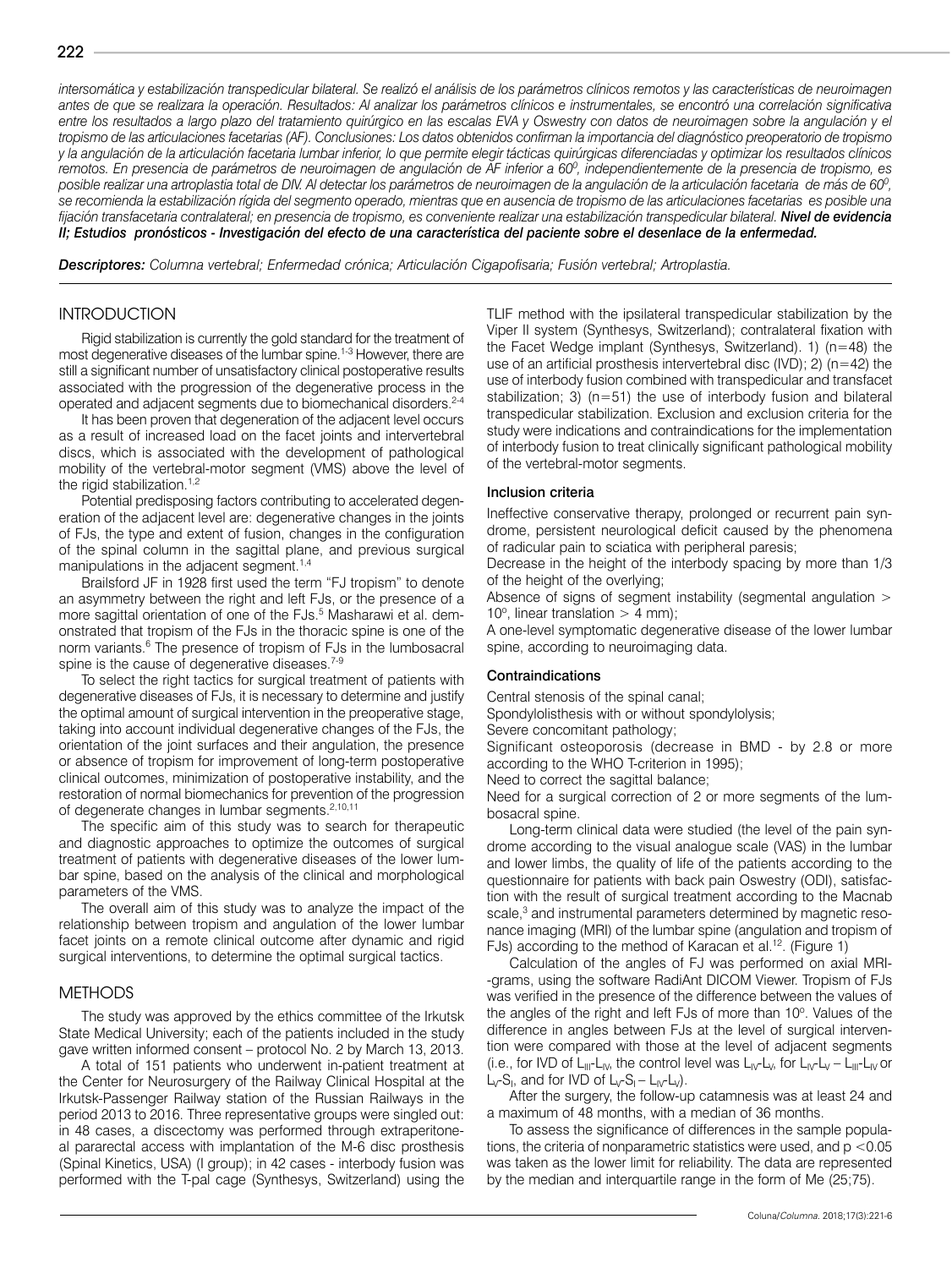#### RESULTS

Analysis of gender characteristics of patients. General characteristics of the studied patients by sex, age, and constitutional characteristics are shown in Table 1.

It was found that the operated patients were predominantly male (more than 70%) and overweight (BMI > 25.0).

Analysis of remote clinical outcomes. Characteristics of distant parameters (after 24 months, on average) of patients in the study groups, in terms of the level of pain, quality of life and the degree of patient satisfaction with the surgery performed, are shown in Table 2.

Analyzing the long-term outcomes of surgical treatment (on average in 24 months) of the patients with degenerative diseases of the lower lumbar segments with the use of dynamic fixation (group I), interbody fusion with transpedicular and less rigid transfacetal stabilization (group II), and interbody fusion with rigid transpedicular stabilization (group III) , we obtained the minimum values for level of pain, on the visual analogue scale, good functional state, according to the ODI index, and predominantly good results on the Macnab scale of subjective satisfaction with surgical treatment outcome.

Analysis of clinical and morphological parameters of the affected vertebral-motor segments of patients, and their relationship with the outcome of surgical treatment.

The main clinical parameters that have a direct correlation with the clinical postoperative outcome and quality of life level are the degree of pain according to the VAS scale, and functional state according to the ODI index. Correlation analysis of the above clinical components and morphological characteristics - angulation and tropism of FJs according to the Karacan method was performed. Correlation dependence of the long-term outcome of surgical treatment according to VAS and ODI with the studied neuroimaging parameters is shown in Tables 3, 4.

In the analysis, it was found that the angulation index of FJs in group I was significantly correlated with the clinical parameters of VAS and ODI, the correlation dependence with the index of tropism



Figure 1. The procedure for calculating the angles of FJ by the method of Karacan et al. using the program RadiAnt DICOM Viewer: the angle of FJs is formed by the intersection of the lines drawn through the middle of the articular cleft of FJs and the line drawn through the center of the IVD and coinciding with the axis of the spinous process.

Table 1. The distribution of the patients by sex, age, and constitutional characteristics.

| <b>Criterion</b> |               | Group I<br>$(n = 48)$ | Group II<br>$(n = 42)$                             | Group III<br>$(n = 51)$ |  |  |  |
|------------------|---------------|-----------------------|----------------------------------------------------|-------------------------|--|--|--|
| age, yrs         |               | 37 (32;45)            | 39.5 (33;49)                                       | 40 (34;54)              |  |  |  |
| Gender           | Males, n, %   | 34 (71%)              | 31 (74%)                                           | 38 (75%)                |  |  |  |
|                  | Females, n, % | 14 (29%)              | 11(26%)                                            | 13 (25%)                |  |  |  |
| BMI, $kg/m2$     |               |                       | 25.6 (23.1;29.6) 26.1 (23.3;29.6) 26.5 (23.6;29.9) |                         |  |  |  |

Note: BMI - body weight index.

Table 2. Distribution of the studied patients for long-term results of surgical treatment.

| Criterion             |                | Group I<br>$(n = 48)$ | Group II<br>$(n = 42)$ | <b>Group III</b><br>$(n = 51)$ |  |
|-----------------------|----------------|-----------------------|------------------------|--------------------------------|--|
| VAS, lumbar spine, mm |                | 10.5(6;14)            | 14 (9;24)              | 19 (10;29)                     |  |
| VAS, lower limbs, mm  |                | 8.5(4;12)             | 14 (6;22)              | 15.5 (7;24)                    |  |
| ODI, score            |                | 10(6;16)              | 16 (8:26)              | 16 (8;32)                      |  |
| Macnab                | Excellent      | 25 (52%)              | 18 (43%)               | 11 (21%)                       |  |
|                       | Good           | 20 (42%)              | 15 (36%)               | 27 (53%)                       |  |
|                       | Satisfactory   | 3(6%)                 | 7(16%)                 | 9(18%)                         |  |
|                       | Unsatisfactory |                       | 2(5%)                  | 4(8%)                          |  |

Note: VAS – Visual Analogue Scale for pain. ODI – Oswestry Disability Index. Macnab – scale of subjective evaluation of treatment outcome.

Table 3. Correlation of the FJ angulation index with remote clinical parameters by VAS and ODI and tropism index of FJ.

| <b>Criterion</b>               | Group $l(n=48)$ |        |         |        | Group II ( $n = 42$ ) Group III ( $n = 51$ ) |        |  |
|--------------------------------|-----------------|--------|---------|--------|----------------------------------------------|--------|--|
|                                | R               | р      | R       | р      | R                                            | р      |  |
| VAS, lumbar spine<br>24 months | 0.81            | < 0.05 | $-0.91$ | < 0.05 | $-0.90$                                      | < 0.05 |  |
| VAS, lower limbs,<br>24 months | 0.79            | < 0.05 | $-0.92$ | < 0.05 | $-0.89$                                      | < 0.05 |  |
| ODI 24 months                  | 0.90            | < 0.05 | $-0.90$ | < 0.05 | $-0.85$                                      | < 0.05 |  |
| FJ tropism                     | 0.09            | > 0.05 | 0.95    | < 0.05 | 0.95                                         | < 0.05 |  |

Note: R - the correlation index; p - confidence probability.

Table 4. Correlation of tropism index of FJ with remote clinical parameters according to VAS and ODI and FJ angulation index.

| <b>Criterion</b>               | Group $l(n=48)$ |        |         |        | Group II ( $n = 42$ ) Group III ( $n = 51$ ) |        |  |  |
|--------------------------------|-----------------|--------|---------|--------|----------------------------------------------|--------|--|--|
|                                | R               | р      | R       | р      | R                                            | р      |  |  |
| VAS, lumbar spine<br>24 months | $-0.44$         | > 0.05 | $-0.98$ | < 0.05 | $-0.99$                                      | < 0.05 |  |  |
| VAS, lower limbs,<br>24 months | $-0.45$         | > 0.05 | $-0.97$ | < 0.05 | $-0.97$                                      | < 0.05 |  |  |
| ODI 24 months                  | $-0.18$         | > 0.05 | $-0.97$ | < 0.05 | $-0.95$                                      | < 0.05 |  |  |
| FJ angulation                  | 0.04            | > 0.05 | 0.95    | < 0.05 | 0.95                                         | < 0.05 |  |  |

Note: R - correlation index; p - confidence probability.

was absent; in group II and III, an inverse correlation was observed with all the parameters studied, except for the tropism of FJs, where a direct significant correlation was verified.

In the analysis, it was found that the index of tropism of FJs in group I did not significantly correlate with the studied parameters; in groups II and III, an inverse correlation was observed with all the clinical parameters studied, and a significant inverse correlation with tropism of FJs.

Thus, the value of FJ angulation and, in some cases, the significance of the tropism of FJs, determined by the MRI method, have a direct impact on long-term clinical outcomes, which, perhaps, makes it possible to determine the possible tactics of surgical treatment. Postoperative outcomes were categorized as follows:

"good": a complete or near complete return to the former level of social and physical activity (before the onset of the disease or the last exacerbation) (possible limitation of major physical activity); "unsatisfactory": household and social activity is not fully restored, no effect from the surgery or deterioration of the state.

A comparison of the clinical and instrumental data of patients in the study groups is presented in Table 5.

Taking into account the degree of the impact of the investigated instrumental parameters on the remote clinical outcome for optimization of treatment tactics for patients with degenerative diseases of the lower lumbar spine, it was determined that:

*In the group of patients operated according to the dynamic fixation method*, minimum VAS and ODI scores and a smaller degree of degenerative changes in the adjacent segment were achieved with preoperative parameters of FJs: angulation  $< 60^\circ$ , regardless of the presence of tropism. (Figure 2)

*In the group of patients operated by the method of rigid stabilization*, minimum VAS and ODI scores and a smaller degree of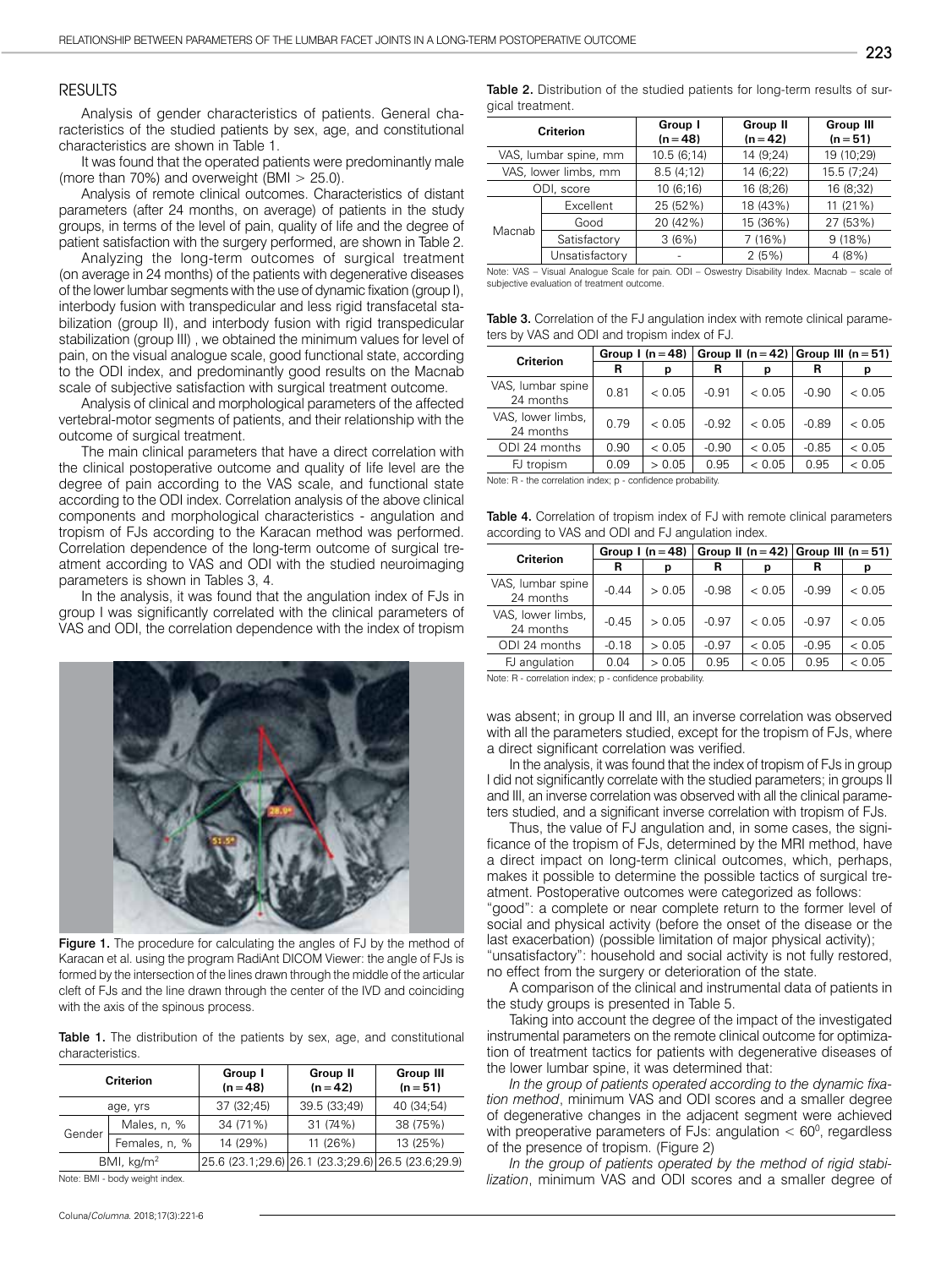|                                      | Group $I(n=48)$                  |                                       |        | Group II $(n=42)$                |                                         |        | Group III $(n = 51)$             |                                       |        |
|--------------------------------------|----------------------------------|---------------------------------------|--------|----------------------------------|-----------------------------------------|--------|----------------------------------|---------------------------------------|--------|
| <b>Criterion</b>                     | "good"<br>outcomes<br>$(n = 41)$ | "unsatisfactory"<br> outcomes $(n=7)$ | p      | "good"<br>outcomes<br>$(n = 36)$ | "unsatisfactory"<br> outcomes $(n = 6)$ | р      | "good"<br>outcomes<br>$(n = 43)$ | "unsatisfactory"<br> outcomes $(n=8)$ | p      |
| ODI, 24 months score                 | 6(6;8)                           | 16 (16;18)                            | < 0.01 | 8(6;8)                           | 26 (20;28)                              | < 0.01 | 8(8;10)                          | 32 (28;36)                            | < 0.01 |
| VAS, lumbar spine 24 months, mm      | 6(5,8)                           | 14 (14;16)                            | < 0.01 | 9(8;10)                          | 24 (22;26)                              | < 0.01 | 10(10;12)                        | 29 (27;30)                            | < 0.01 |
| VAS, lower limbs, 24 months, mm      | 4(3:5)                           | 16 (14;18)                            | < 0.01 | 6(5;7)                           | 22 (21;23)                              | < 0.01 | 7(7,8)                           | 24 (22;25)                            | < 0.01 |
| FJ angulation before surgery, degree | 50 (44;59)                       | 69 (62;74)                            | < 0.01 | 70 (62;78)                       | 52 (48;56)                              | < 0.01 | 69 (61;82)                       | 52 (49;56)                            | < 0.01 |
| FJ tropism before surgery            | $+/-$                            | $+/-$                                 | >0.05  | $+$                              | $+/-$                                   | < 0.01 |                                  | $+/-$                                 | < 0.01 |
| General lordosis before surgery      | 31(27;37)                        | 30(25;39)                             | >0.05  | 34 (27;36)                       | 32 (24;37)                              | >0.05  | 30 (24;37)                       | 31(23;37)                             | >0.05  |
| General lordosis after surgery       | 55 (46;62)                       | 33 (31;37)                            | < 0.01 | 53 (42;68)                       | 37 (31;37)                              | < 0.01 | 52 (44;67)                       | 37 (35;39)                            | < 0.01 |



Figure 2. Patient A., 34 years old. MRI of the lumbosacral spine, T2 weighted images: A - axial projection: angulation of FJs - 58°, no tropism; B - sagittal projection (arrow indicates Hernia of IVD L<sub>v</sub>-S<sub>I</sub>); D - axial projection after surgery - total arthroplasty of L<sub>v</sub>-S<sub>I</sub> with artificial prosthesis IVD M6; C - sagittal projection after surgery. The level of pain in the lumbar spine according to VAS before surgery was 82 mm, in the left lower limb - 86 mm, ODI - 64 scores. The level of pain in the lumbar spine according to VAS in 24 months after the surgery was 6 mm, in the left lower limb VAS was 2 mm, ODI -8 scores.

degenerative changes in the adjacent segment were achieved with preoperative parameters of FJs: angulation  $> 60^\circ$ , while in the absence of FJ tropism, a contralateral transfacetal fixation is possible (Figure 3), and in the presence of tropism, it is advisable to perform bilateral transpedicular stabilization. (Figure 4)

## **DISCUSSION**

224

Currently, approaches to surgical treatment of patients with different degrees of degenerative diseases of FJs are not well defined.<sup>2,3</sup> Various surgical interventions for degenerative FJ diseases are performed in spinal surgery, ranging from minimally invasive puncture techniques to partial or total facetectomy with rigid stabilization, with ambiguous results.1,13,14 This is primarily due to the lack of objective indications for choosing the type of surgical treatment, and a failure



Figure 3. Patient G., 39 years old. MRI of the lumbosacral spine, T2 weighted images: A - axial projection: angulation of FJ - 63°, no tropism; B - sagittal projection (arrow indicates Hernia of IVD  $L_V S_l$ ); C - axial projection after surgery in the volume of microsurgical discectomy  $L_rS_l$ , interbody fusion  $L_rS_l$ ., transpedicular fixation  $L_{\mathcal{V}}S_I$  by the system of cannulated screws on the left, contralateral transfacetal fixation by Facet Wedge system on the right; D - sagittal projection after surgery. The level of pain in the lumbar spine according to VAS before surgery was 77 mm, in the left lower limb - 81 mm, ODI - 62 scores. The level of pain in the lumbar spine according to VAS in 24 months after the surgery was 6 mm, in the left lower limb - 4 mm, ODI - 4 scores.

to take into account the individual anatomical features of FJs.<sup>2,3</sup>

With minimum degenerative changes of FJs - I–II degree according to the classification of Fujiwara  $A_{1,2}^2$  conservative treatment is used, which is analogous to the therapeutic principle that osteoarthritis in any location consists in the use of non-steroidal anti-inflammatory drugs, hormonal anti-inflammatory therapy, drugs-chondroprotectors, and physiotherapy.11 Minimally-invasive methods of treatment include the use of paravertebral blockades, radiofrequency, laser, chemodenervation of FJs, and puncture of FJs with the use of a synovial fluid prosthesis (facetoplasty). $2,3,10$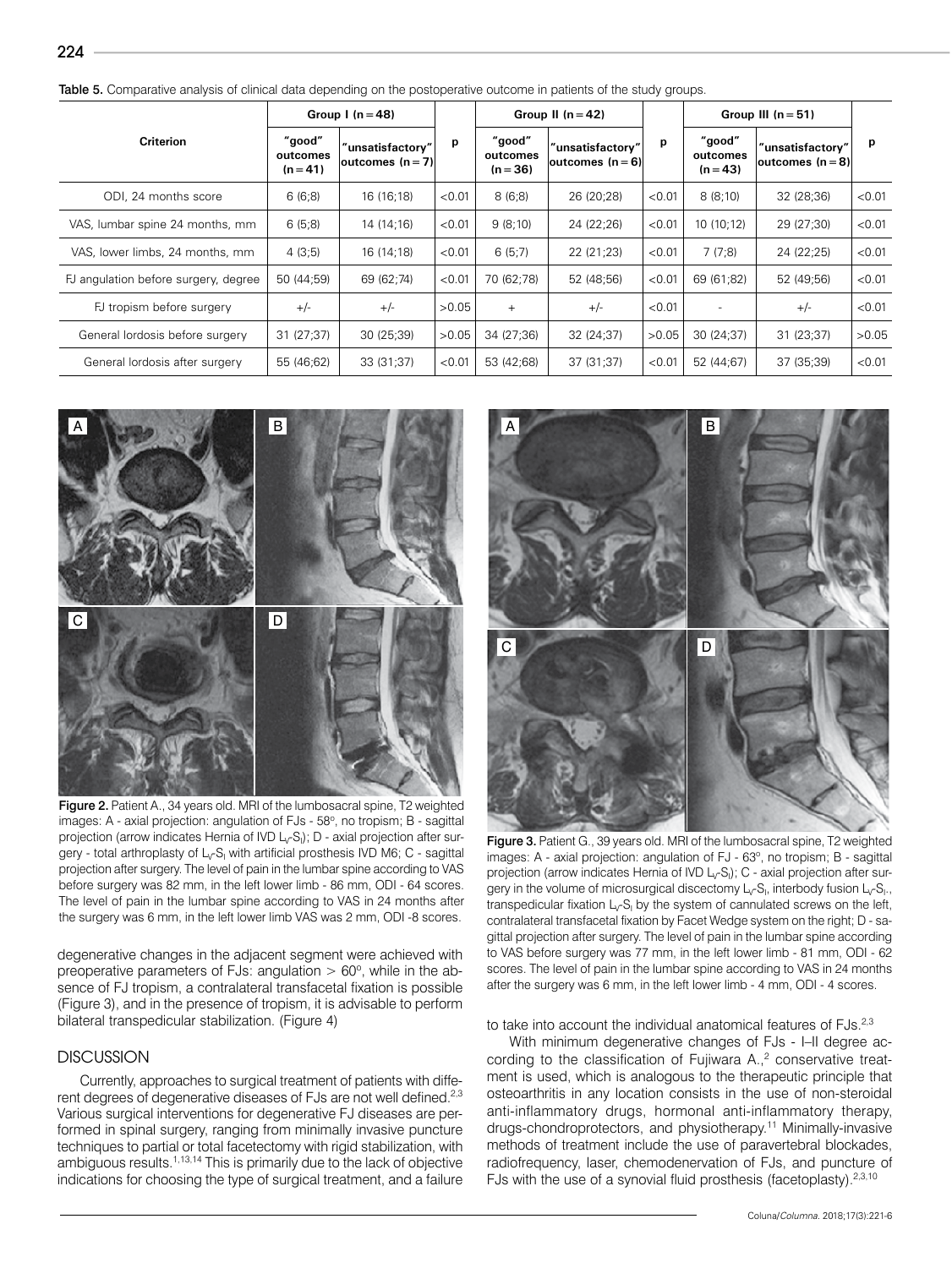

Figure 4. Patient P., 39 years old. MRI of the lumbosacral spine, T2 weighted images: a - axial projection: angulation of FJ - 65°, tropism is present; b - sagittal projection (arrow indicates Hernia of IVD  $\mathsf{L}_{\mathsf{V}}\mathsf{S}_{\mathsf{I}}$ );  $\mathsf{c}$  - axial projection after surgery in the volume of microsurgical discectomy  $L_{\mathsf{v}}\mathsf{S}_{\mathsf{I}}$ , interbody fusion  $L_{\mathsf{v}}\mathsf{S}_{\mathsf{I}}$ ., transpedicular fixation L<sub>v</sub>-S<sub>I</sub> by the system of cannulated screws; d - sagittal projection after surgery. The level of pain in the lumbar spine according to VAS before surgery was 78 mm, and in the left lower limb, 72 mm, ODI - 62 scores. The level of pain in the lumbar spine according to VAS in 24 months after the surgery was 4 mm, and in the left lower limb, 3 mm, ODI - 8 scores.

With significant degenerative changes in FJs and the ineffectiveness of conservative treatment, a radical method of treatment is used - facetectomy followed by instrumental fixation of VMS.<sup>2,4</sup>

The accumulated experience of the adverse consequences of the use of interbody fusion and transpedicular stabilization contributes to the detailing of postoperative complications and the development of measures aimed at preventing their development.15

One of the most common complications of rigid fixation is degeneration of the adjacent segment, which is between 12 and 37%, often requiring revision surgery.10,16-18

In a number of cases, the development of postoperative pain syndrome is associated with impulse from the nociceptors of the IVD, which is caused by an increased load on the closure plates after the implantation of the cage, which is significantly higher than in the unchanged IVD.<sup>19,20</sup>

A good clinical outcome after rigid stabilization is 15 - 95% (with an average of 68%).<sup>16-21</sup> Gibson et al. found that 32% of cases in the late postoperative period developed pseudoarthrosis, accompanied by unsatisfactory clinical outcomes and instrumental signs of pathological mobility.<sup>21</sup> In addition, Gibson et al. showed that the high frequency of bone block formation is not correlated with long-term clinical outcomes.<sup>22</sup>

Unsatisfactory long-term clinical outcomes associated with the development of the syndrome of the adjacent segment, postoperative instability, pseudoarthrosis and scar intracanal changes have prompted researchers to search for the key factors that cause their development. Thus, many studies have confirmed the impact of angulation and tropism of FJs on the biomechanics of the spinal column.23-25 However, no correlation has been made with the remote clinical outcomes of these neuroimaging parameters.

Many authors testify to the impact of tropism and angulation of FJs on the development of IVD degeneration.<sup>23-25</sup> However, to our knowledge, there is no study to date on the possible correlation of these morphometric parameters with a remote clinical outcome.

For the first time, Farfan H. et al. revealed a significant correlation between tropism of FJs and the formation of IVD hernias in the lumbosacral spine.<sup>24</sup> Also, the authors point out that the hernias of the lumbar IVD appear on the side of FJs with the smallest angle, since with this orientation of FJs, it is not capable of reducing torsion loads affecting on the fibrous ring during movement.<sup>16,25</sup>

Clinical studies are currently underway to investigate the relationship between tropism and the orientation of FJs with the onset of degenerative spondylolisthesis.<sup>23,25</sup>

Boden S. et al. 26 studied FJ angulations on MRI images from 140 patients and found that a more sagittal location and tropism of FJs contribute to the formation of degenerative spondylolisthesis.

Cinotti G. et al. according to CT data of 54 patients revealed a significant correlation between asymmetric of FJs and degenerative spondylolisthesis at the level of  $L_V L_V$ ,  $L_V S_L$ <sup>27</sup>

Thus, the parameters of angulation and tropism of FJ can serve as objective criteria for a possible choice of surgical tactics, and for predicting a remote postoperative clinical outcome in patients with degenerative diseases of the lower lumbar VMS.

## **CONCLUSIONS**

A comprehensive clinical and instrumental examination including lumbar spondylography, magnetic resonance imaging for objective analysis of morphostructural changes in the VMS is recommended for all patients with degenerative diseases of the lower lumbar spine.

The use of angulation and tropism parameters of FJs, which are determined by a non-invasive MRI method, enable the degree of degeneration of the anterior (IVD) and posterior (FJ) support complexes of the lower lumbar segments to be established, and possible tactics determined.

In the presence of neuroimaging parameters of angulation of FJs less than 60°, regardless of the presence of tropism, it is possible to perform total arthroplasty of IVD.

When detecting neuroimaging parameters of FJs angulation more than 60°, rigid stabilization of the operated segment is recommended, while in the absence of FJs tropism, a contralateral transfacetal fixation is possible; in the presence of tropism, it is expedient to perform bilateral transpedicular stabilization.

All authors declare no potential conflict of interest related to this article.

**CONTRIBUTION OF THE AUTHORS:** Each author made significant individual contributions to this manuscript. VAB (0000-0003-4349-7101)\* were the main contributors in the drafting of the manuscript. AAK (0000-0001-9039-9147)\*, AKO (0000-0003-1556-3095)\*, and YYP (0000-0003-2633- 7149)\* performed the surgery, followed up patients and gathered clinical data. AKO evaluated the data from the statistical analysis. YYP, AAK and VAB performed the literature search and review of the manuscript, and contributed to the intellectual concept of the study. IVB (0000-0003-3549-0794)\*. \*ORCID (Open Researcher and Contributor ID).

#### **REFERENCES**

- 1. Kalichman L, Kim DH, Li L, Guermazi A, Hunter DJ. Computed tomography-evaluated features of spinal degeneration: prevalence, intercorrelation, and association with self- -reported low back pain. Spine J. 2010;10(3):200-8.
- 2. Issack PS, Cunningham ME, Pumberger M, Hughes AP, Cammisa FP Jr. Degene-

rative lumbar spinal stenosis: evaluation and management. J Am Acad Orthop Surg. 2012;20(8):527-35.

3. Turner JA, Ersek M, Herron L, Haselkorn J, Kent D, Ciol MA, et al. Patient outcomes after lumbar spinal fusions. JAMA. 1992;268(7):907-11.